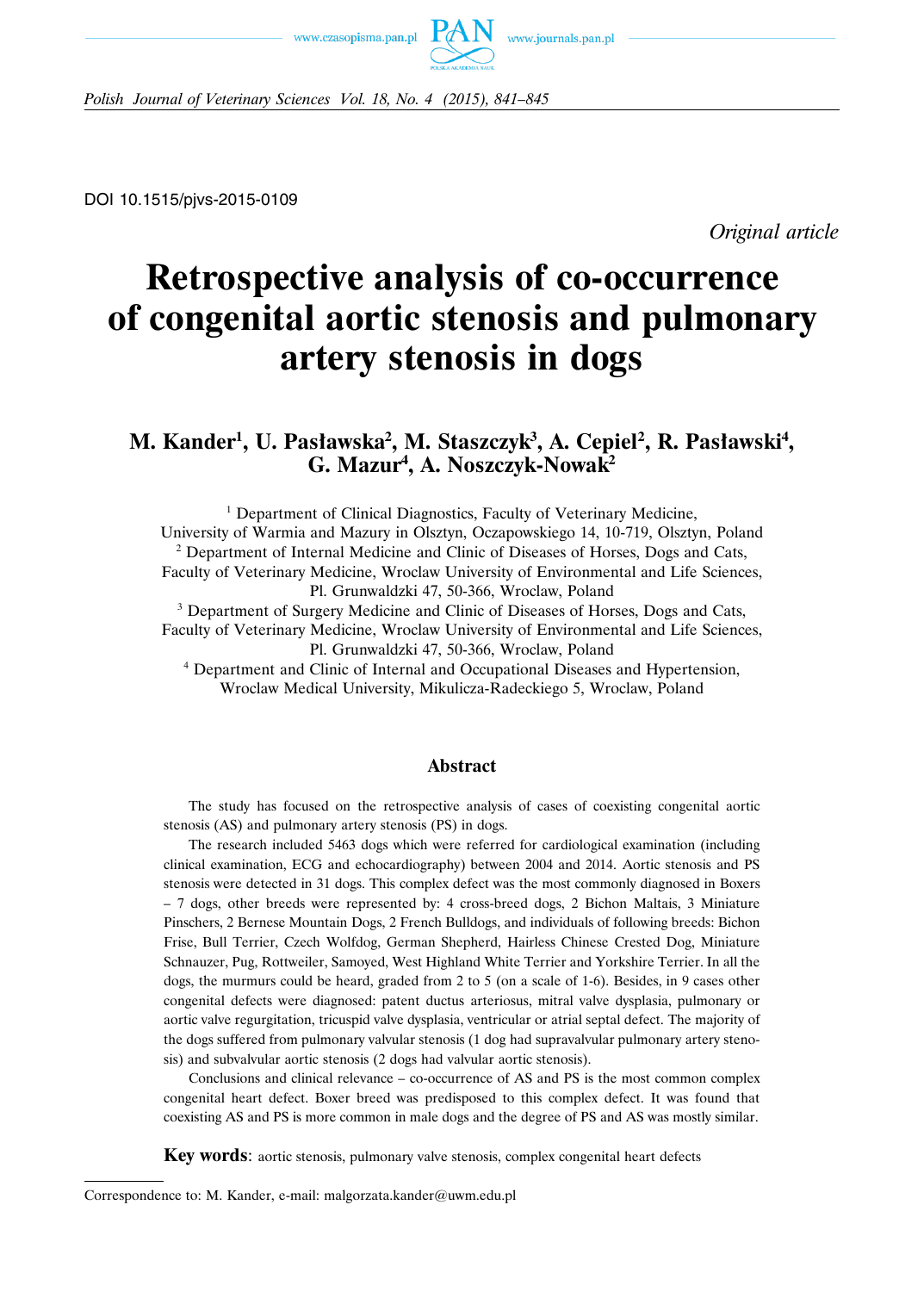

# **Introduction**

Congenital heart defects represent an essential cause of morbidity and mortality in dogs during the first year of life (Buchanan 1999). Coexistence of aortic stenosis (AS) and pulmonary artery stenosis (PS) is the most common complex heart malformation (Domanjko – Petric and Cvetko 2009, Oliveira et al. 2011). Dogs can present with typical symptoms of left or right heart failure, or general (both sided) heart insufficiency depending on severity of each malformation. The aim of this study was to analyse and elaborate epidemiological prevalence of congenital AS and PS co-occurrence in dog population in Poland based upon the data from the Wroclaw University of Environmental and Life Sciences and the University of Warmia and Mazury in Olsztyn, in 2004-2014.

# **Materials and Methods**

The analysis included 5463 dogs which were referred for cardiological examination at the Department of Internal Medicine and Clinic of Diseases of Horses, Dogs and Cats, Wroclaw University of Environmental and Life Sciences and the Department of Clinical Diagnostics, University of Warmia and Mazury in Olsztyn. The analysis considered data between January 2004 and September 2014.

All the dogs were examined as follows: clinical examination, electrocardiography (ECG) and echocardiography. Heart murmurs severity was classified on a scale of 1-6 grade, where 1 stands for the softest murmur and 6 represents the loudest one. Echocardiographical examination in the standard right and left parasternal views, as well as the subcostal view, was performed using ALOKA 4000+ or ALOKA  $\alpha$ 7, 3.5-8 MHz probe (Bussadori et al. 2000, Pasławska 2012). The aortic and pulmonic peak velocities were measured with continuous wave Doppler. The peak velocity in the aorta was measured in the 5<sup>th</sup> left five-chamber apical view and the subcostal view. The maximum velocity and pressure gradient was taken into consideration. Localization of stenosis as well as the aneurysmal aortic dilatation (often seen in the background) were visualized in the right parasternal long axis view and the left five-chamber apical view. The blood flow velocity in the pulmonary artery was measured in the 4<sup>th</sup> right parasternal short axis view. In the same view, the location of the stenosis, any lesions occurring in the pulmonic valve and poststenotic aneurysm were observed. In Boxers, stenosis was diagnosed when the blood flow velocity was higher than 2.0 m/s in the aorta, and 1.8 m/s in the pulmonary artery. In other breeds, AS was confirmed when the flow rate in the aorta exceeded 1.7 m/s, and, likewise, PS was claimed when the flow rate in the pulmonary artery exceeded 1.6 m/s. The patients were divided into three groups depending on blood flow velocity through the pulmonic and aortic valve, and the blood pressure in the pulmonic artery and aorta according to the binding standards. Light degree stenosis referred to the velocity from 2.25 to 3.5 m/s (blood pressure from 20 to 49 mmHg), moderate degree stenosis – velocity from 3.5 to 4.5 m/s (blood pressure from 50 to 80 mmHg) and severe degree stenosis – velocity over 4.5 m/s (blood pressure over 80 mmHg) (Kienle 1998, Bussadori et al. 2000, Locatelli et al. 2013).

Standard ambulatory electrocardiogram was performed using BTL-08-SD apparatus with alligator clip electrodes in standing patients, as the lateral recumbency was less tolerated. Previous studies did not show significant differences in ECG obtained in standing and right lateral position with the exception of the mean electrical axis (Rishniw et al. 2002, Pasławska et al. 2005). Nine-lead surface electrocardiogram was recorded for each patient to analyse heart rhythm.

#### **Results**

In 410 dogs a congenital heart disease was diagnosed. Co-occurrence of AS and PS was detected in 31 dogs representing 7.6% of the group of dogs with congenital heart defects and was the most common congenital complex heart disorders. This complex defect was diagnosed mostly in Boxers – 7 dogs. Other breeds were represented by: 4 cross-breed dogs, 2 Bichon Maltais, 3 Miniature Pinschers, 2 Bernese Mountain Dogs, 2 French Bulldogs, and individuals of following breeds: Bichon Frise, Bull Terrier, Czechoslovakian Wolfdog, German Shepherd, Hairless Chinese Crested Dog, Miniature Schnauzer, Pug, Rottweiler, Samoyed, West Highland White Terrier and York shire Terrier. In 9 of 31 dogs diagnosed with PS and AS there were also other congenital defects (Table 1). Sixty eight dogs were diagnosed with a complex heart defect, therefore, the dogs with AS and PS represented almost half of this group – 45.6%, and the dogs with PS and AS without any other accompanying defect accounted for 32.4%. It was the most frequently diagnosed complex defect in dogs.

Most patients with the complex defect  $AS + PS$ did not show any clinical symptoms and they were referred for cardiological examination because of heart murmur which could be heard in each single patient. Systolic murmur was audible in all the patients on the left side over the base of the heart: both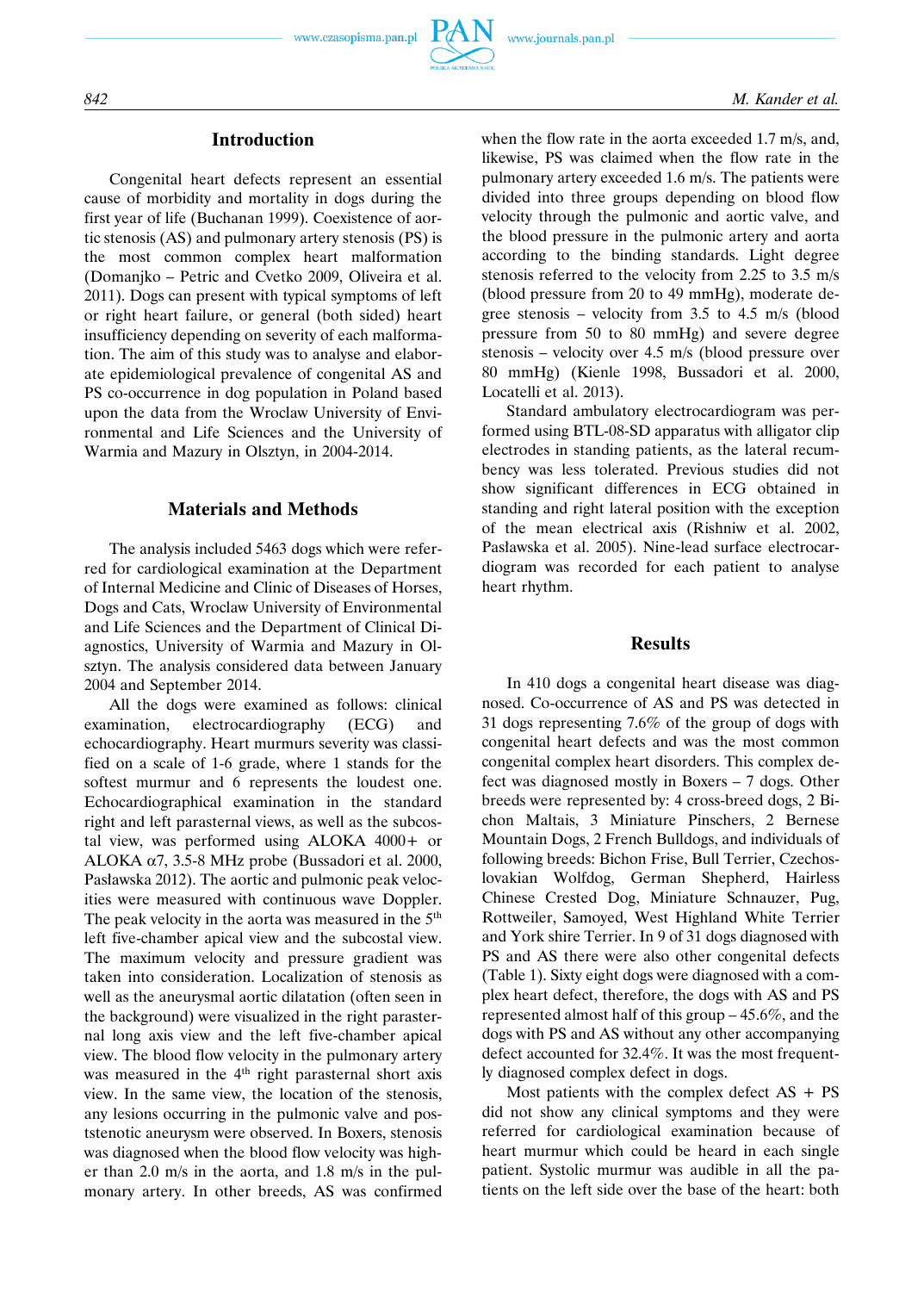www.czasopisma.pan.pl

# *Retrospective analysis of co-occurrence of congenital aortic stenosis... 843*

| Grade of stenosis        | Number of dogs | Females | Males |
|--------------------------|----------------|---------|-------|
| Mild AS, mild PS         |                |         |       |
| Mild AS, moderate PS     |                |         |       |
| Mild AS, severe PS       |                |         |       |
| Moderate AS, moderate PS |                |         |       |
| Moderate AS, severe PS   |                |         |       |
| Severe AS, mild PS       |                |         |       |
| Severe AS, moderate PS   |                |         |       |
| Severe AS, severe PS     |                |         |       |

Table 1. Number of dogs and sex distribution in groups of varying degrees of AS and PS.

Table 2. Defects in dogs associated with congenital AS and PS.

| Breed                       | Number of dogs | Concomitant cardiac malformation                           |  |
|-----------------------------|----------------|------------------------------------------------------------|--|
| Boxer                       |                | patent ductus arteriosus                                   |  |
| French Bulldog              |                | mitral valve dysplasia                                     |  |
| French Bulldog              |                | aortic regurgitation and atrial septal defect              |  |
| Miniature Pinscher          |                | pulmonary valve regurgitation                              |  |
| Cross-breed dog             |                | tricuspid valve dysplasia                                  |  |
| Cross-breed dog             |                | aortic regurgitation                                       |  |
| West Highland White Terrier |                | ventricular septal defect                                  |  |
| Pug                         |                | aortic regurgitation and ventricular septal defect         |  |
| Newfoundland crossbreed     |                | pulmonic and aortic regurgitation and atrial septal defect |  |

Table 3. Compilation of the number of dogs referred for cardiological examination, number of dogs diagnosed with congenital heart defect and number of dogs with coexisting PS and AS.

| Year | Total number of dogs | Number of dogs with<br>congenital heart disease | Number of dogs with $AS+PS$ (% representation in group<br>with congenital heart disease) |  |
|------|----------------------|-------------------------------------------------|------------------------------------------------------------------------------------------|--|
| 2004 | 382                  | 14 $(3.7%)$                                     |                                                                                          |  |
| 2005 | 421                  | 15 $(3.6\%)$                                    |                                                                                          |  |
| 2006 | 453                  | 22 $(4.86\%)$                                   | $1(4,5\%)$                                                                               |  |
| 2007 | 446                  | 22 $(4.9\%)$                                    | 2(9%)                                                                                    |  |
| 2008 | 479                  | 53 (11\%)                                       | 6(12%)                                                                                   |  |
| 2009 | 519                  | 60 $(11.6\%)$                                   | 4(6.7%)                                                                                  |  |
| 2010 | 619                  | 42 $(6.8\%)$                                    | 4 $(9.5\%)$                                                                              |  |
| 2011 | 579                  | 50 $(8.6\%)$                                    | $6(12\%)$                                                                                |  |
| 2012 | 528                  | $26(4.92\%)$                                    | $5(12\%)$                                                                                |  |
| 2013 | 493                  | 42 $(8.51\%)$                                   | $1(3.8\%)$                                                                               |  |
| 2014 | 544                  | 49 $(9%)$                                       | 2 $(4.1\%)$                                                                              |  |

over the aortic valve and pulmonary artery. In severe stenosis, the murmur was also audible on the right side of the chest. Murmur volume depended on the degree of stenosis of the aorta and pulmonary artery. In all the dogs, these were the murmurs ranging from grade 2 to 5 (on a scale of 1-6). The ECG examination did not show any arrhythmias.

According to the age of 31 dogs with PS and AS, 12 dogs were under the age of 6 months and besides the murmur these patients were completely asymptomatic. Nine dogs aged between 6 months and 2 years represented the group with minor symptoms involving exercise intolerance, apathy or occasional cough. Dyspnoea, syncope and advanced exercise intolerance were observed in 5 out of 10 dogs aged over 2 years. Three dogs from this group with mild AS and mild PS were examined because of the systolic murmur, however, they did not show any other symptoms. Neither ascites nor hydrothorax were detected in dogs with AS and PS. Almost all of the dogs had pulmonary valvular stenosis – only 1 dog was diagnosed with supravalvular PS. Most common form of AS (29 dogs) was subaortic stenosis and only 2 cases of valvular AS were diagnosed.

The summary of the severity of AS and PS in the dogs is shown in a table (Table 1). In 15 cases the degree of aortic and pulmonic stenosis was the same – mostly mild or severe (6 cases). In 10 dogs PS was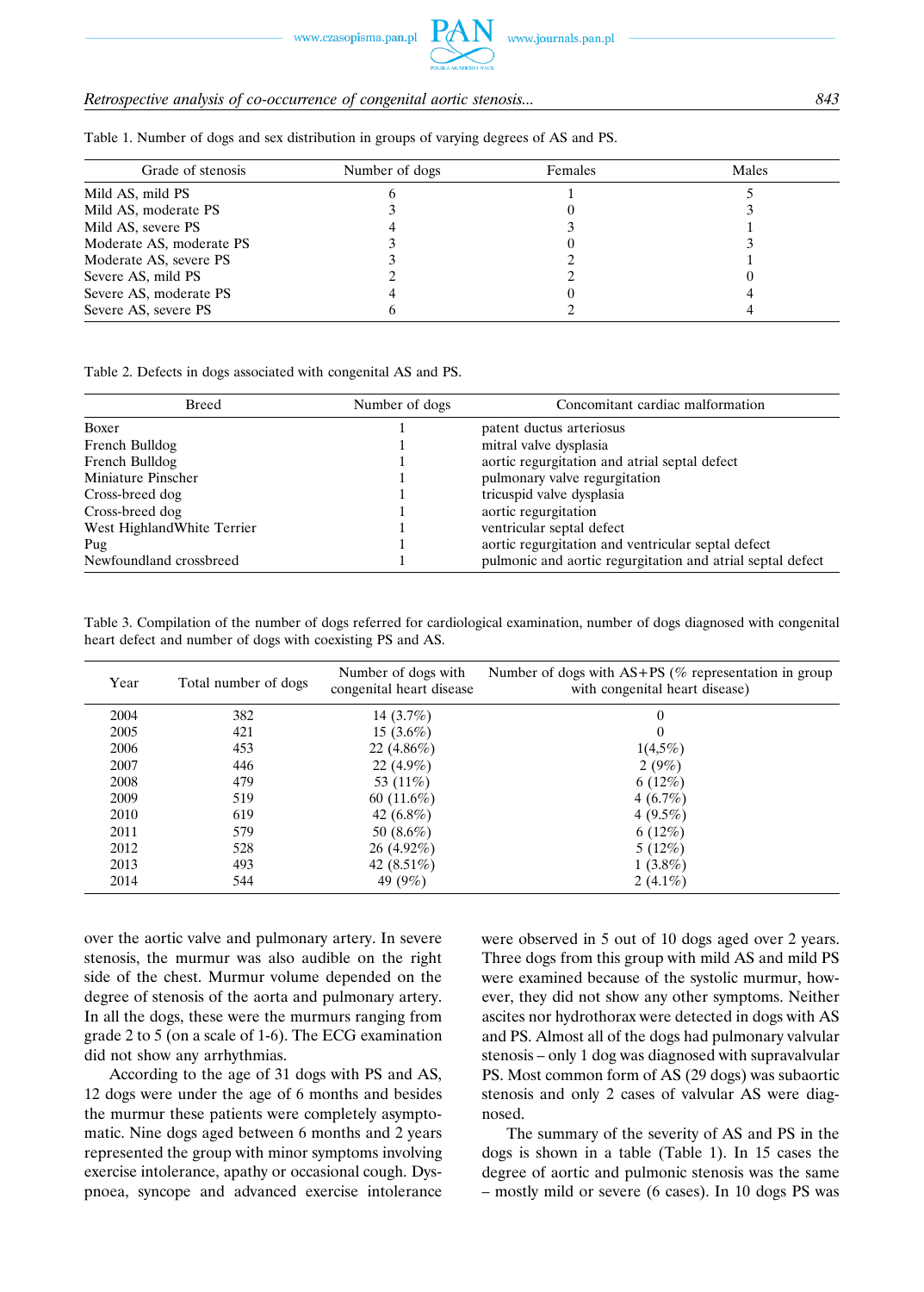

more severe than AS, while it was the opposite in 6 other animals. The male dogs were more affected (21 animals) in contrast to the females (10 dogs). In some cases AS and PS were a part of most complex malformation. We found the presence of different anomalies without visible domination with any of them (Table 2). The analysis showed the prevalence of congenital heart disease at the level of 3.6-11.6% (mean 6.3% per year) with AS and PS prevalence at the level of 3.8-12% (mean 8.2% per year) of congenital heart malformation (Table 3).

## **Discussion**

Co-occurrence of AS and PS in 7.6% of dogs with congenital heart defects represents a higher percentage in comparison to the results published by Gregori (Gregori et al. 2008). Aortic stenosis and PS were detected in seven Boxers, this breed represented 22.5% of all the dogs with the complex heart defect, while in previous studies, Boxer dogs accounted for 100% of the group with this complex heart defect (Bussadorii et al. 2001, Gregori et al. 2008). Frequent diagnosis of AS and PS in Boxers gives rise to suspicion that the breed is predisposed to them. Predisposition of the Boxer breed to AS or PS occurring alone has been proved (Höpfner et al. 2010).

The analysis of the sex distribution shows that males predominate among dogs with any complex defect, the ratio of males to females is 29:11, and among individuals with PS and AS – 21:10. In Boxers the ratio was 4:3, the predominance of male Boxers with isolated PS or AS was indicated earlier (Höpfner et al. 2010).

Classification of the severity of stenosis is based upon the measurement of the maximum flow rate and blood pressure at the stenosis. There is a variety of thresholds for mild AS diagnosis depending on the resources – more than 1.5 m/s (Yuill and O'Grady 1991), 2.3-3.2 m/s or from 2.25-3.5 m/s (Bussadori et al. 2000, Menegazzo et al. 2012). We assessed the severity of aortic and pulmonic stenosis according to the criteria recommended by Bussadori (Bussadori et al. 2000). In the last few years the number of cardiologically examined dogs and the number of dogs with congenital heart disease including multiple heart defects, has increased (Table 3). Based on the present research we are not able to decide if it is an actual increase in the number of dogs with congenital heart defects or if this is a secondary effect connected with the growing knowledge about congenital heart malformations among veterinarians as well as the increased accessibility of echocardiographic examination. Since 2008, the number of dogs with congenital heart failure is quite stable. In some cases AS and PS are a part of most complex heart problems, but we could not found any connection with specific congenital problem. According to the dogs diagnosed with PR and AR, the authors cannot be sure if the regurgitations were congenital or only appeared secondarily to the cardiac remodelling. The prophylactic cardiological examination should be performed on pure breed dogs, especially on Boxers, to eliminate affected individuals from breeding. In any condition the earlier recognition allows to achieve better results in the treatment and increase in average survival time.

## **Conclusions**

Co-occurrence of AS and PS is the most common complex congenital heart defect, with stable prevalence at mean level of 8.2% of dogs with congenital heart malformation. In dogs, the Boxer breed was predisposed to this complex defect. It was found that concomitant AS and PS is more common in male dogs and the degree of PS and AS was mostly similar.

#### **References**

- Buchanan JW (**1999**) Prevalence of cardiovascular disorders. In: Fox PR, Sisson DD, Moise NS (EDS) Textbook of Canine and Feline Cardiology. 2nd ed. WB Saunders Company, Philadelphia, USA, pp 458-463.
- Bussadori C, Amberger C, Le Bobinnec G, Lombard CW (**2000**) Guidelines for the echocardiographic studies of suspected subaortic and pulmonic stenosis. J Vet Cardiol 2: 15-22.
- Bussadorii C, Quintavalla C, Capelli A (**2001**) Prevalence of Congenital Heart Disease in Boxers in Italy. J Vet Cardiol 3: 7-11.
- Domanjko Petric A, Cvetko S (**2009**) Aortic stenosis in dogs: clinical characteristics and survival in 80 cases. Slov Vet Res 46: 125-131.
- Gregori T, Gomez Ochoa P, Quintavalla F, Mavropoulou A, Quintavalla C (**2008**) Congenital heart defects in dogs: a double retrospective study on cases from University of Parma and University of Zaragoza. Ann Fac Medic Vet di Parma 28: 79-90.
- Höpfner R, Glaus T M, Gardelle O, Amberger C, Glardon O, Doherr MG, Lombard CW (**2010**) Prevalence of heart murmurs, aortic and pulmonic stenosis in boxers presented for pre-breeding exams in Switzerland. Schweiz Arch Tierheilkd 152: 319-324.
- Kienle RD (**1998**) Aortic stenosis. In: Kittleson MD, Kienle RD (EDS) Small Animal Cardiovascular Medicine. USA, St Louis, Mosby pp 260-272.
- Locatelli C, Spalla I, Domenech O, Sala E, Brambilla PG, Bussadori C (**2013**) Pulmonic stenosis in dogs: survival and risk factors in a retrospective cohort of patients. J Small Anim Pract 54: 445-452.
- Menegazzo L, Bussadori C, Chiavegato D, Quintavalla C, Bonfatti V, Guglielmini C, Sturaro E, Gallo L and Carni-